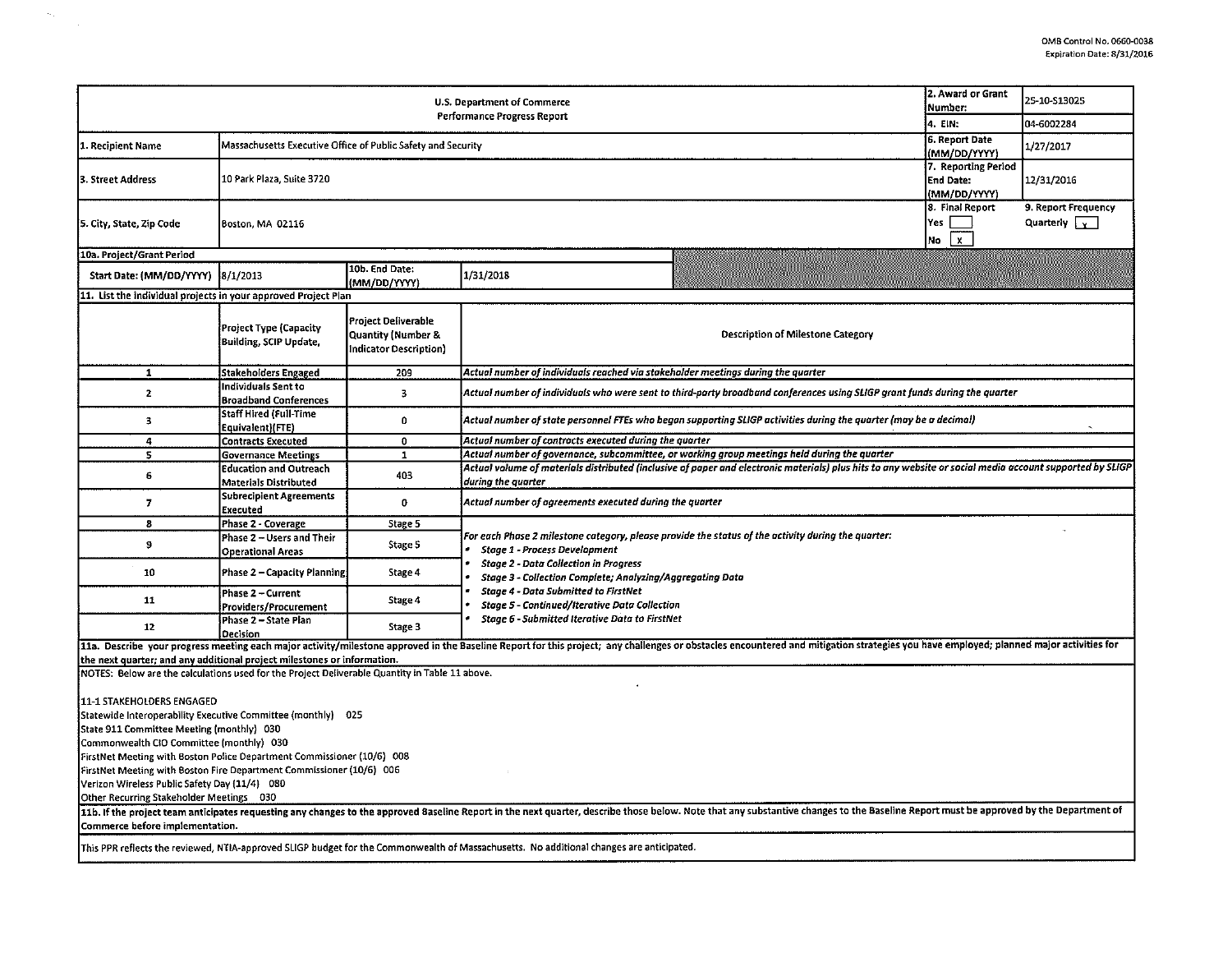$\sim$ 

| 11c. Provide any other information that would be useful to NTIA as it assesses this project's progress.                                                                                                       |                                                       |                                                                                                              |                          |                                                                                                          |                               |                   |                 |                                         |                                          |
|---------------------------------------------------------------------------------------------------------------------------------------------------------------------------------------------------------------|-------------------------------------------------------|--------------------------------------------------------------------------------------------------------------|--------------------------|----------------------------------------------------------------------------------------------------------|-------------------------------|-------------------|-----------------|-----------------------------------------|------------------------------------------|
| The project met FirstNet's target for providing Phase 2 information as requested by September 30, 2015, and is actively supporting FirstNet's 2016 consultation initiatives.                                  |                                                       |                                                                                                              |                          |                                                                                                          |                               |                   |                 |                                         |                                          |
| 11d. Describe any success stories or best practices you have identified. Please be as specific as possible.                                                                                                   |                                                       |                                                                                                              |                          |                                                                                                          |                               |                   |                 |                                         |                                          |
| As shared with the NTIA team during the September 2014 NTIA SLIGP site visit, the PSBO has identified the following best practices, success stories, or lessons learned in regard to SLIGP-funded activities: |                                                       |                                                                                                              |                          |                                                                                                          |                               |                   |                 |                                         |                                          |
| 1. FirstNet Involvement in regional outreach meetings                                                                                                                                                         |                                                       |                                                                                                              |                          |                                                                                                          |                               |                   |                 |                                         |                                          |
| 2. Participation in existing recurring stakeholder meetings                                                                                                                                                   |                                                       |                                                                                                              |                          |                                                                                                          |                               |                   |                 |                                         |                                          |
| 3. Conducting outreach on a regional basis                                                                                                                                                                    |                                                       |                                                                                                              |                          |                                                                                                          |                               |                   |                 |                                         |                                          |
| 4. Participation preferences for morning sessions (going forward)                                                                                                                                             |                                                       |                                                                                                              |                          |                                                                                                          |                               |                   |                 |                                         |                                          |
| 5. Combating misconceptions about FirstNet                                                                                                                                                                    |                                                       |                                                                                                              |                          |                                                                                                          |                               |                   |                 |                                         |                                          |
| 6. Addressing up-front the impact on T-Band (BAPERN)                                                                                                                                                          |                                                       |                                                                                                              |                          |                                                                                                          |                               |                   |                 |                                         |                                          |
| 7. Maintaining a comprehensive contact list                                                                                                                                                                   |                                                       |                                                                                                              |                          |                                                                                                          |                               |                   |                 |                                         |                                          |
| 8. Multiple notification approach and lead time needed to improve attendance                                                                                                                                  |                                                       |                                                                                                              |                          |                                                                                                          |                               |                   |                 |                                         |                                          |
| 12. Personnel                                                                                                                                                                                                 |                                                       |                                                                                                              |                          |                                                                                                          |                               |                   |                 |                                         |                                          |
| 12a. If the project is not fully staffed, describe how any lack of staffing may impact the project's time line and when the project will be fully staffed.                                                    |                                                       |                                                                                                              |                          |                                                                                                          |                               |                   |                 |                                         |                                          |
| Contracts have been executed for the core project staff. No additional contracts are currently planned.                                                                                                       |                                                       |                                                                                                              |                          |                                                                                                          |                               |                   |                 |                                         |                                          |
| 12b. Staffing Table - Please include all staff that have contributed time to the project. Please do not remove individuals from this table.                                                                   |                                                       |                                                                                                              |                          |                                                                                                          |                               |                   |                 |                                         |                                          |
| उठेक गराहा                                                                                                                                                                                                    | FTF%                                                  |                                                                                                              |                          |                                                                                                          | Project (s) Assigned          |                   |                 |                                         | Change                                   |
| Undersecretary of EOPSS                                                                                                                                                                                       | 20%                                                   | SLIGP executive oversight                                                                                    |                          |                                                                                                          |                               |                   |                 |                                         | No change.                               |
| Deputy Director State 911<br>Department                                                                                                                                                                       | 10%                                                   | Stakeholder liaison for emergency dispatch                                                                   |                          |                                                                                                          |                               |                   |                 | No change.                              |                                          |
| State Police Radio Engineer                                                                                                                                                                                   | 10%                                                   | Statewide radio area network subject matter expert; needs analysis                                           |                          |                                                                                                          |                               |                   |                 | No change.                              |                                          |
| Acting Commissioner of DCJIS                                                                                                                                                                                  | 10%                                                   | Stakeholder liaison for criminal justice; subject matter expert for criminal justice needs<br>No change.     |                          |                                                                                                          |                               |                   |                 |                                         |                                          |
| EOP5S Special Projects, Project<br>Manager                                                                                                                                                                    | 10%                                                   | Setup of PSBO office logistics, coordination of EOPSS resources, managing SharePoint resources<br>No change. |                          |                                                                                                          |                               |                   |                 |                                         |                                          |
| Compliance and Data<br>Coordinator (OGR)                                                                                                                                                                      | 15%                                                   | Grant management, program reporting, site visits, data collection and program close out.                     |                          |                                                                                                          |                               |                   |                 |                                         | Staff personnel change.                  |
| Director HS Division (OGR)                                                                                                                                                                                    | 5%                                                    | <b>Grant Administrative Management</b>                                                                       |                          |                                                                                                          |                               |                   |                 |                                         | No change.                               |
| Budget Director (OGR)                                                                                                                                                                                         | 7%                                                    |                                                                                                              |                          | Grant set-up, Accounting and Reconciliation, Fiscal Monitoring, Financial Reporting and Fiscal Close Out |                               |                   |                 |                                         | No change.                               |
| Fiscal Management and Audit                                                                                                                                                                                   |                                                       |                                                                                                              |                          | Grant set-up, Accounting and Reconciliation, Fiscal Monitoring, Financial Reporting and Fiscal Close Out |                               |                   |                 |                                         |                                          |
| Support                                                                                                                                                                                                       | 5%                                                    | <b>Fiscal Management and Audit Support</b>                                                                   |                          |                                                                                                          |                               |                   |                 |                                         | No change.                               |
| 13. Subcontracts (Vendors and/or Subrecipients)                                                                                                                                                               |                                                       |                                                                                                              |                          |                                                                                                          |                               |                   |                 |                                         |                                          |
| 13a. Subcontracts Table - Include all subcontractors. The totals from this table must equal the "Subcontracts Total" in Question 14f.                                                                         |                                                       |                                                                                                              |                          |                                                                                                          |                               |                   |                 |                                         |                                          |
| Name                                                                                                                                                                                                          | <b>Subcontract Purpose</b>                            |                                                                                                              | Type<br>(Vendor/Subrec.) | RFP/RFQ Issued (Y/N)                                                                                     | Contract<br>Executed<br>(Y/N) | <b>Start Date</b> | <b>End Date</b> | <b>Total Federal Funds</b><br>Allocated | <b>Total Matching Funds</b><br>Allocated |
| <b>McInnis Consulting Services</b>                                                                                                                                                                            | <b>Project Director Staff Augmentation</b>            |                                                                                                              | Vendor                   | N/A <sup>+</sup>                                                                                         | Y                             | 10/1/2013         | 1/31/2018       | \$375,480                               |                                          |
| The Innovations Group, Inc.                                                                                                                                                                                   | Broadband Subject Matter Expert Staff Augmentation    |                                                                                                              | Vendor                   | N/A*                                                                                                     | Y                             | 10/1/2013         | 1/31/2018       | \$439,298                               | \$280.702                                |
| <b>SWBailey Consulting LLC</b>                                                                                                                                                                                | <b>Project Manager Staff Augmentation</b>             |                                                                                                              | Vendor                   | N/A                                                                                                      | Y                             | 11/18/2013        | 1/31/2018       | \$450,000                               |                                          |
| <b>SWBailey Consulting LLC</b>                                                                                                                                                                                | Education and Outreach Coordinator Staff Augmentation |                                                                                                              | Vendor                   | $N/A$ <sup>*</sup>                                                                                       | Y                             | 11/18/2013        | 1/31/2018       | \$337,500                               |                                          |
| <b>SWBailey Consulting LLC</b>                                                                                                                                                                                | Data Collection Coordinator Staff Augmentation        |                                                                                                              | Vendor                   | N/A <sup>+</sup>                                                                                         | Y                             | 11/18/2013        | 1/31/2018       | \$50,000                                |                                          |
| TBD                                                                                                                                                                                                           | <b>Legal and Policy Services</b>                      |                                                                                                              | Vendor                   | Ν                                                                                                        | N                             | TBD               | <b>TBD</b>      | \$132,665                               |                                          |
| <b>SWBailey Consulting LLC</b>                                                                                                                                                                                | Project and Collaboration Web Site and Admin          |                                                                                                              | Vendor                   | N/A <sup>+</sup>                                                                                         | Y                             | 11/18/2013        | 1/31/2018       | \$72,000                                |                                          |
| 13b. Describe any challenges encountered with vendors and/or subrecipients.                                                                                                                                   |                                                       |                                                                                                              |                          |                                                                                                          |                               |                   |                 |                                         |                                          |
| None.                                                                                                                                                                                                         |                                                       |                                                                                                              |                          |                                                                                                          |                               |                   |                 |                                         |                                          |
|                                                                                                                                                                                                               |                                                       |                                                                                                              |                          |                                                                                                          |                               |                   |                 |                                         |                                          |

 $\label{eq:R1} \frac{\partial \mathbf{v}_{\text{norm}}}{\partial \mathbf{v}_{\text{norm}}} = \frac{1}{\sqrt{2\pi}} \sum_{i=1}^{N} \frac{1}{\sqrt{2\pi}} \sum_{j=1}^{N} \frac{1}{j} \sum_{j=1}^{N} \frac{1}{j} \sum_{j=1}^{N} \frac{1}{j} \sum_{j=1}^{N} \frac{1}{j} \sum_{j=1}^{N} \frac{1}{j} \sum_{j=1}^{N} \frac{1}{j} \sum_{j=1}^{N} \frac{1}{j} \sum_{j=1}^{N} \frac{1}{j} \sum_{j=1}^{N} \frac$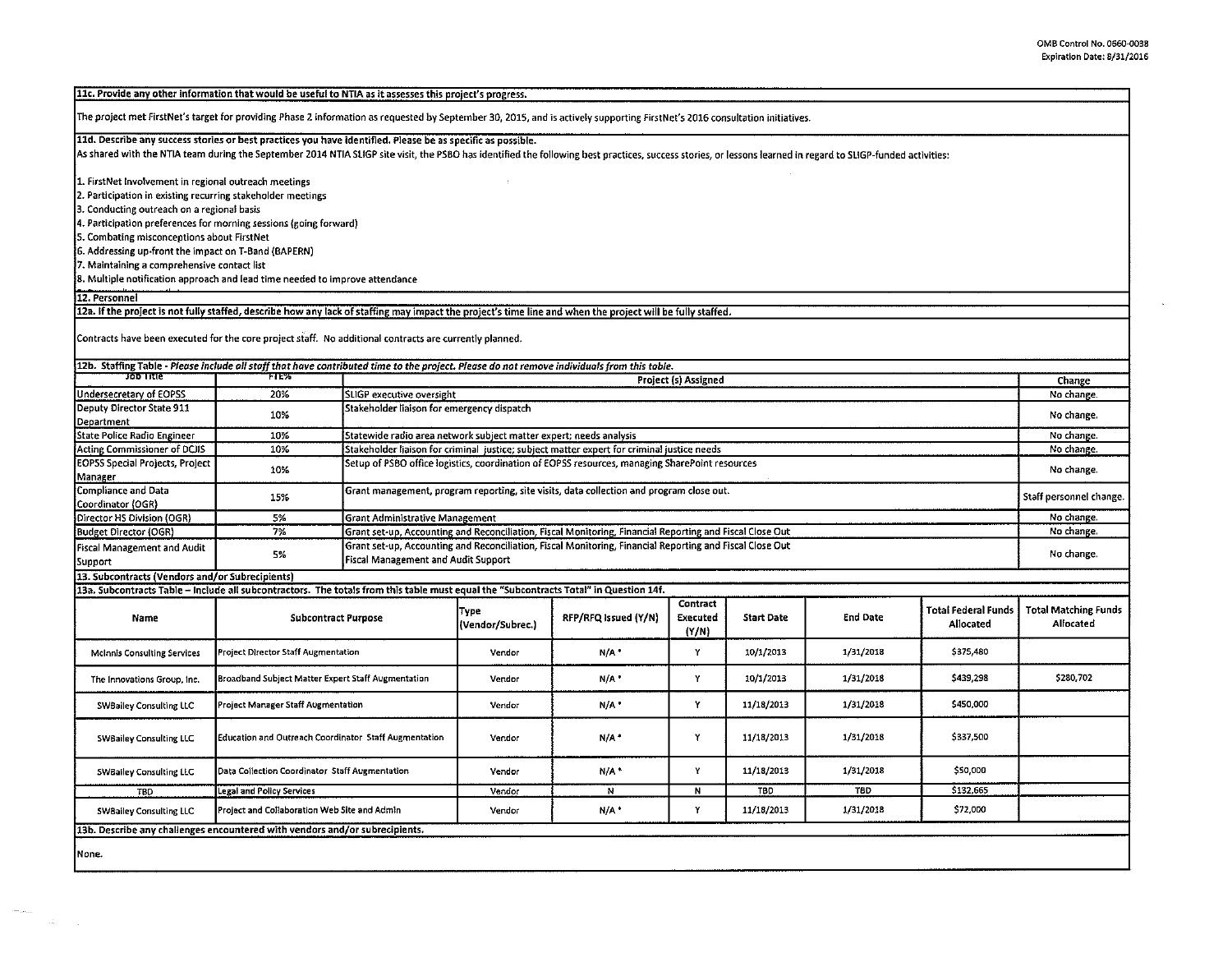$(7)$ 

## 14. Budget Worksheet Columns 2, 3 and 4 must match your current project budget for the entire award, which is the SF-424A on file. Only list matching funds that the Department of Commerce has already approved. **Approved Matching Federal Funds Expended | Approved Matching | Total funds Expended Project Budget Element (1) Federal Funds Awarded (2) Total Budget (4)** Funds (3)  $(5)$ **Funds Expended (6)** a. Personnel Salaries \$114,688.00 \$253,029.00 \$367,717.00 \$83,265.33 \$190,135.60 \$273,400.93 b. Personnel Fringe Benefits \$34,537.00 \$34,537.00 \$24,669.64  $$0.00$ \$24,669.64  $$0.00$ c. Travel \$33,400.00  $$0.00$ \$33,400.00 \$25,558.93  $$0.00$ \$25,558.93  $$0.00$  $$0.00$  $$0.00$ d. Equipment  $$0.00$  $$0.00$  $$0.00$ e. Materials/Supplies  $$0.00$ \$6,799.00 \$6,799.00  $$0.00$ \$5,898.82 \$5,898.82 . Subcontracts Total \$1,856,943.00 \$280,702.00 \$2,137,645.00 \$1,107,449.37 \$262,152.74 \$1,369,602.11 \$24,000.00 \$24,000.00 \$15,701.98 g. Other  $$0.00$ \$15,701.98  $$0.00$ h. Indirect \$98,552.00  $$0.00$ \$98,552.00 \$85,447.59  $$0.00$ \$85,447.59 i. Total Costs \$1,800,280.00 \$2,162,120.00 \$2,702,650.00 \$1,342,092.84 \$458,187.16 \$540,530.00 .% of Total 100% 25% 80% 20% 75% 100% 15. Certification: I certify to the best of my knowledge and belief that this report is correct and complete for performance of activities for the purpose(s) set forth in the award documents.

| [16a. Typed or printed name and title of Authorized Certifying Official:<br>Victoria Grafflin, Director<br><b>Homeland Security Division</b> | 116c. Telephone (area<br>code, number, and<br>extension) | $(617) 725 - 3378$            |  |
|----------------------------------------------------------------------------------------------------------------------------------------------|----------------------------------------------------------|-------------------------------|--|
| 16b. Signature of Authorized Certifying Official:                                                                                            | -16d. Email Address:                                     | Victoria.grafflin@state.ma.us |  |
|                                                                                                                                              | Date:                                                    |                               |  |